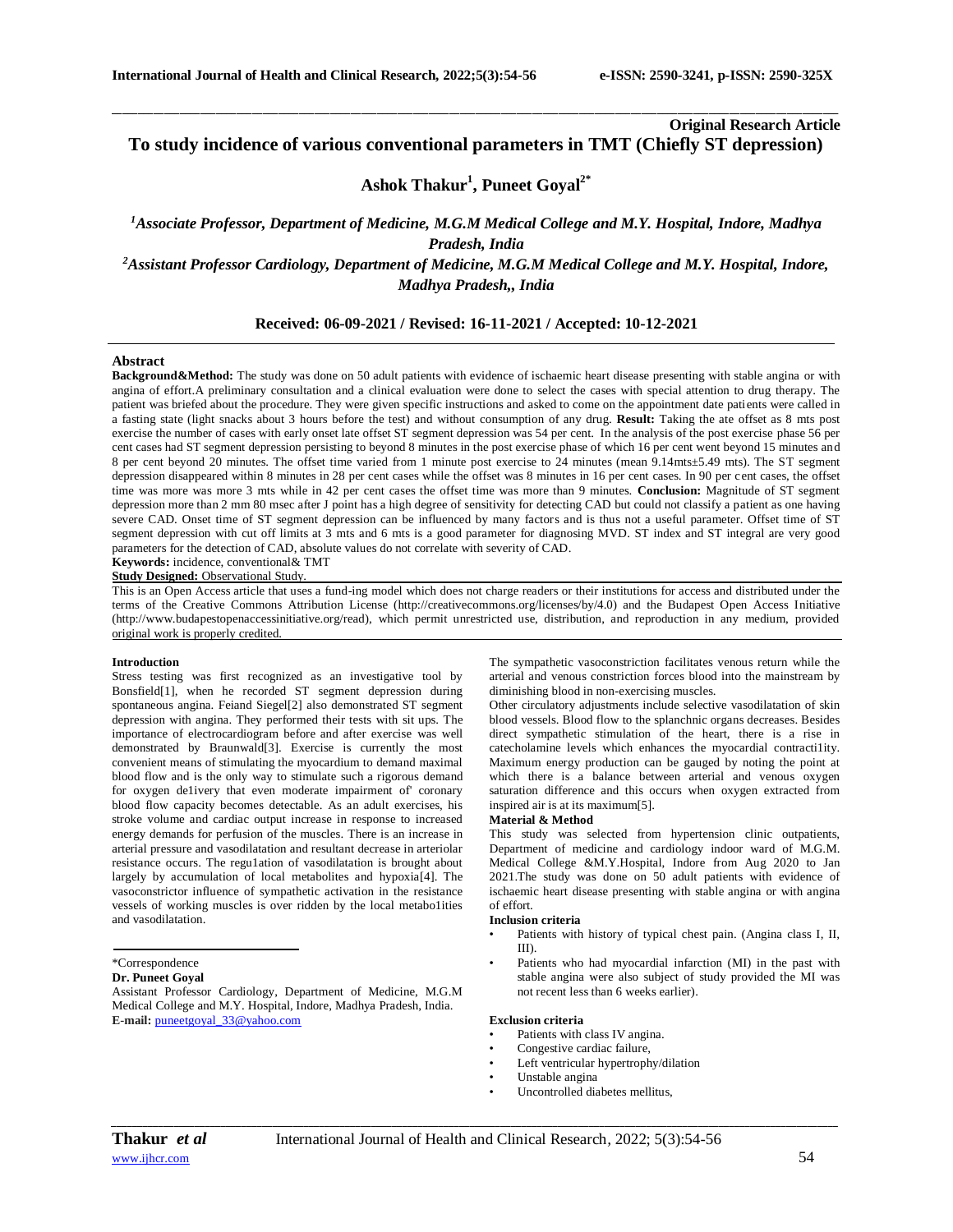A preliminary consultation and a clinical evaluation were done to select the cases with special attention to drug therapy. The patient was briefed about the procedure. They were given specific instructions and asked to come on the appointment date patients were called in a fasting state (light snacks about 3 hours before the test) and without

Moderate to severe hypertension,

Respiratory insufficiency,

• Aortic stenosis, active ischaemia,

**Method**

The procedure adopted in the study was as follows-

### **Results**

| Table 01: Showing the age distribution of patients |       |       |       |       |       |  |  |  |
|----------------------------------------------------|-------|-------|-------|-------|-------|--|--|--|
| Age in vears                                       | 31-40 | 41-50 | 51-60 | 61-70 | 71-80 |  |  |  |
| No. of patients                                    |       | 16    | 20    |       |       |  |  |  |
| Percentage                                         |       | 32    | 40    | າາ    |       |  |  |  |

consumption of any drug.

\_\_\_\_\_\_\_\_\_\_\_\_\_\_\_\_\_\_\_\_\_\_\_\_\_\_\_\_\_\_\_\_\_\_\_\_\_\_\_\_\_\_\_\_\_\_\_\_\_\_\_\_\_\_\_\_\_\_\_\_\_\_\_\_\_\_\_\_\_\_\_\_\_\_\_\_\_\_\_\_\_\_\_\_\_\_\_\_\_\_\_\_\_\_\_\_\_\_\_\_\_\_\_\_\_\_\_\_\_\_\_\_\_\_\_\_\_\_\_\_\_\_\_\_\_\_\_\_\_\_\_\_\_\_\_\_\_\_\_\_

| Table 02: Showing the Treadmill Time In The Study Group |             |           |          |             |  |  |  |  |
|---------------------------------------------------------|-------------|-----------|----------|-------------|--|--|--|--|
| <b>Treadmill Time (mts)</b>                             | Upto 3 mts. | $>6$ mts. | $>9$ mts | Upto 15 mts |  |  |  |  |
| No. of patients                                         | 50          | 41        | 28       |             |  |  |  |  |
| Percentage                                              | 100         | 82        | 56       | 14          |  |  |  |  |

| Table 03: Showing onset time of ST segment depression |          |           |           |            |             |  |  |  |
|-------------------------------------------------------|----------|-----------|-----------|------------|-------------|--|--|--|
| Onset time of ST (mts)                                | $\leq$ 3 | $3.1 - 6$ | $6.1 - 9$ | $9.1 - 12$ | $12.1 - 15$ |  |  |  |
| No.of patients                                        | 30       | 12        |           |            |             |  |  |  |
| Percentage                                            | 60       | 24        |           |            |             |  |  |  |

Taking the ate offset as 8 mts post exercise the number of cases with early onset late offset ST segment depression was 54 per cent. In the analysis of the post exercise phase 56 per cent cases had ST segment depression persisting to beyond 8 minutes in the post exercise phase of which 16 per cent went beyond 15 minutes and 8 per cent beyond 20 minutes. The offset time varied from 1 minute post exercise to 24 minutes (mean 9.14mts±5.49 mts). The ST segment depression disappeared within 8 minutes in 28 per cent cases while the offset was 8 minutes in 16 per cent cases. In 90 per cent cases, the offset time was more was more 3 mts while in 42 per cent cases the offset time was more than 9 minutes.

#### **Discussion**

Of the 7 patient with TVD, 3 patient ha type Ia ST segment depression, 4 had types Ib St segment depression of whom one had type Ia ST segment depression in the post exercise phase only. A sensitivity of 42.8 per cent of type Ia and 57.1 per cent for type Ib ST segment could be calculated for our cases of TVD.

Sensitivity of 44 per cent for type Ib ST segment depression for prediction of TVD while our figure is 57 per cent. The high sensitivity reported by Mannering et al may be due to his case material of patients with previous myocardial infarctions in whom the ischaemic changes are dependent on the degree of scaring ( which limits ischaemic), and cardiac dilation (which increase ischaemic) and number of peripherally diseased coronaries[6]. The cardiac enlargement is also related to scarring. type I, ST segment depression could predict TVD in cent per cent cases. Predictive values of type Ia ST segment depression was 75 per cent which is higher than the figure of 40 per cent. the reason for this incongruity is that in this series, there were some patient who had a ST segment depression of a morphology not typically fitting into any one category.

Type Ia response was seen in 10 per cent cases. Type Ib in 56 per cent and type II 22 per cent cases compared to the figures of higher incidence of type Ia ST segment depression. The possible explanations have been mentioned above and also the likely effect of drugs on the type of ST segment depression.

The explanation for worsening of the type of ST segment depression in the post exercise phase could be due to increased concentration of local metabolites that are product of anerobic respiration occurring at peck exercise added to decrease subendocardial myocardial perfusion due to sudden drop of blood pressure and cardiac output in the post exercise phase. This accompanied by a decrease in sympathetic drive relative to that at peak exercise thus causing a decrease in peripheral vascular resistance and pooling of blood. All these manifest as cardiac ischaemiaand ST segment depression. This phenomenon was observed in 13 out of 50 patients. No specific relations of significance

couldbe drawn on the 10 patient who had type II ST segment depression[7].

The magnitude of ST segment depression varied widely in our series. In both the cases of SVD, the maximal ST segment depression was  $>$ 3 mm while in all except 2 patients of TVD, the ST segment depression was more than 3 mm. So a ST segment depression more than 3 mm 80 msec after the J point had a sensitivity of 75 per cent and a predictive value of 75 per cent for MVD but low specificity[8]. All except 6 of the 50 patients had more than 2 mm. ST segment depression thus confirming Berman's observation of a high predictive value for CAD. The increase in the magnitude of ST segment depression in patients in the post exercise phase can be explained on the same lines as for that of increasing severity of ST segment depression morphologically.

Mannering et al reported ST segment depression as a poor parameter for detection of CAD. Where ST segment changes lasted more than 9 mts in the post exercise phase and where the changes appeared only during post exercise phase or they had up sloping ST segment depression of  $< 1.5$  mm which after exercise become down sloping with bifid T waves persisting for a long time. He, along with Mchenrry termed it a physiological response. The amount of exercise nor the achieved heart rate was related to the types onset of duration of post exercise ischaemic changes in this study of 76 patients who had such type of ST segment change. This was true in 13 cased in our study too[9].

#### **Conclusion**

Magnitude of ST segment depression more than 2 mm 80 msec after J point has a high degree of sensitivity for detecting CAD but could not classify a patient as one having severe CAD. Onset time of ST segment depression can be influenced by many factors and is thus not a useful parameter. Offset time of st segment depression with cut off limits at 3 mts. And 6 mts is a good parameter for diagnosing MVD. ST index and ST integral are very good parameters for the detection of CAD absolute values do not correlate with severity of CAD.

#### **References**

- 1. Bonsfield G. Angina pectoris. Changes in electrocardiogram during paroxysm. Lancet, 1918; 2:457.
- 2. Feil H, Siegel M. Electrocardiographic changes during attacks of angina pectoris. Am. J. Med. Sci. 1928; 175:255.
- Exercise stress testing, Braunwald E, ed. Heart disease a text book of cardiovascular medicine 2001;136.
- 4. Jacob MJ: Evaluation of TMT abnormalities in asymptomatic persons using myocardial perfusion study. JAPI 2011;59:155- 63.

*\_\_\_\_\_\_\_\_\_\_\_\_\_\_\_\_\_\_\_\_\_\_\_\_\_\_\_\_\_\_\_\_\_\_\_\_\_\_\_\_\_\_\_\_\_\_\_\_\_\_\_\_\_\_\_\_\_\_\_\_\_\_\_\_\_\_\_\_\_\_\_\_\_\_\_\_\_\_\_\_\_\_\_\_\_\_\_\_\_\_\_\_\_\_\_\_\_\_\_\_\_\_\_\_\_\_\_\_\_\_\_\_\_\_\_\_\_\_\_\_\_\_\_\_\_\_\_\_\_\_\_\_\_\_\_\_\_\_\_\_*